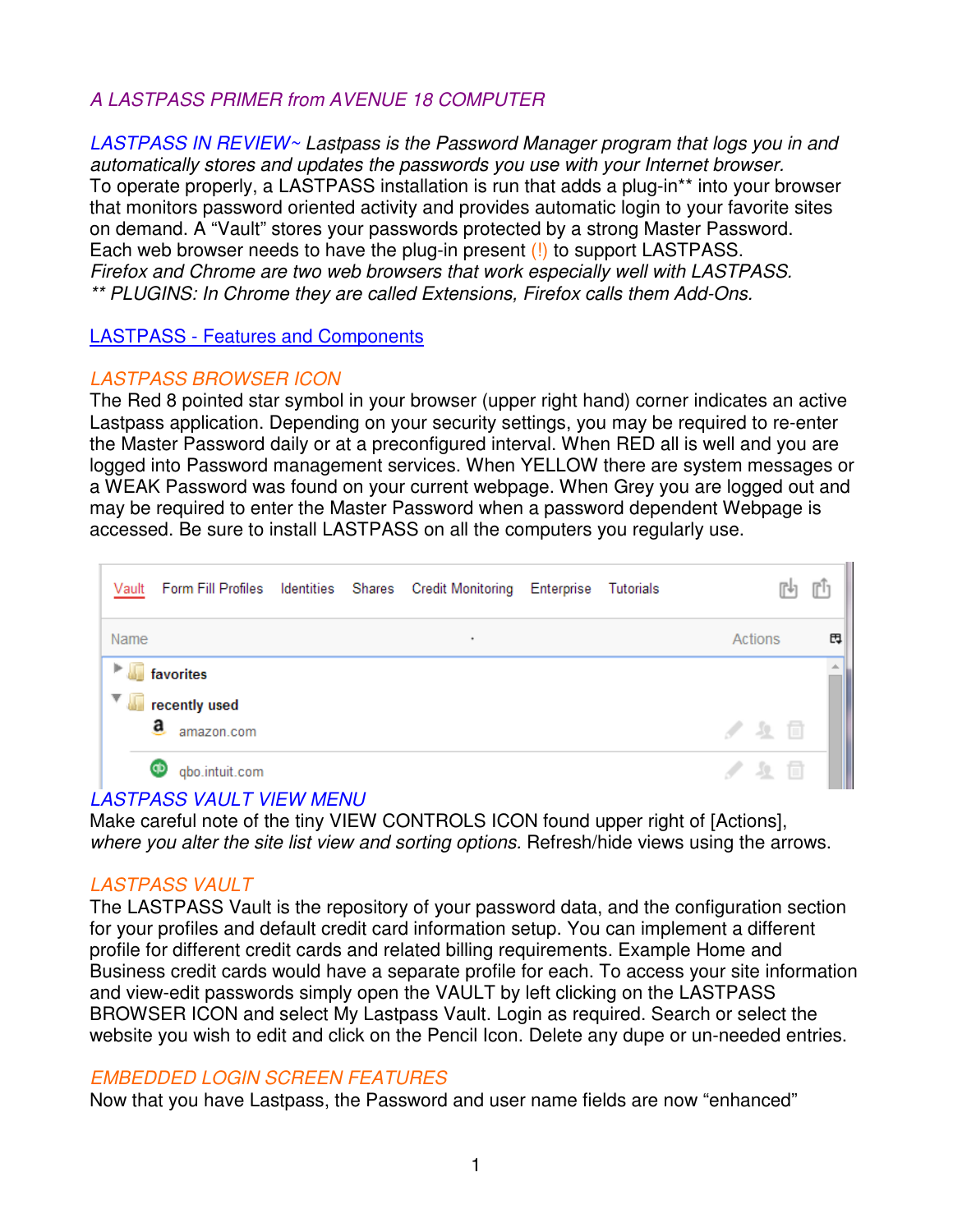with features that permit easy Password Generation with adjustable strength/length. Note: These features generally appear with new websites unfamiliar to LASTPASS.

### *THE RIGHT CLICK MENU WITH COMPLETE FEATURE LIST*

Fill in your forms, or log in to familiar Websites using the Right Click (context) menu on FORMS and Log-in screen **FIELDS.** This KEY FEATURE MENU displays a full list of available tasks such as the LOGIN and FORM FILL Options. You can also Generate New Passwords when at the appropriate webpage (asking for a) new password. I use this rt-click menu most frequently when filling forms.

### *AUTOLOGIN IS AN <<OPTIONAL>> FEATURE*

If you are clicking the LOGIN button on some sites but not others…then you may not have selected the AUTOLOGIN OPTION. Access your vault and EDIT (Pencil SYMBOL) your desired LASTPASS entries to checkmark the quick AUTOLOGIN option as desired.

# *PASSWORD MANAGEMENT TIPS CONTINUED*

- 1- A LONG MASTER PASSWORD (12 character or better) is recommended for LASTPASS. Simply combine odd names and numbers. It's easy…think back….
- 2- Verify your computer has a LOGIN Password and screensaver Timeout (to login) for added protection from malware attacks or other passerby type interactions.
- 3- LASTPASS is internet dependent. You will need to be connected to the WEB (duh) for everything to work well.
- 4- It's possible for SOME SITES to not work well with the LASTPASS automated login. So don't freak out. Check the VAULT for duplicate site logins and edit or delete them as necessary. LASTPASS DOES ALLOW you to have multiple and different logins to the SAME SITE (Whew!). However it's *still possible* some sites could fail to login in smoothly. If so you can logout of LASTPASS as follows: LEFT CLICK on the LASTPASS Star Icon in the Web Browser upper Right hand corner, choose Logout. Then log in to your site manually. Later you can edit-delete or block the site.
- 5- If Lastpass malfunctions there may be an update or reinstall that corrects the issue. Check for an update at the download site & reinstall it if unusual behavior is occurring.
- 6- Some sites are to be IGNORED. A popup feature allows LASTPASS to ignore certain web addresses or the entire domain (root) names entirely. Exclude Finance sites etc. etc.
- 7- Optional (?) Keep a <separate and individual> Notepad file for each login password. Store in a dedicated and not so obvious folder. Notepad provides a Pure Text, un-corruptible and nonword processing dependent clean copy of your vital Password information. Press F5 key to add today's date. If using Windows Ultimate Editions, activate the Encryption feature located in the Folder's Properties section. Backup.
- 8- DON'T allow LASTPASS to store Bank Login Information or Social Security Numbers. Gently decline the offer when LASTPASS asks to save your BANK LOGIN info. Then indicate "Never for this DOMAIN". Thus you won't be prompted in the Future.
- 9- BUY THE PROGRAM. It's just 12 bucks per year and totally effective! See links below.